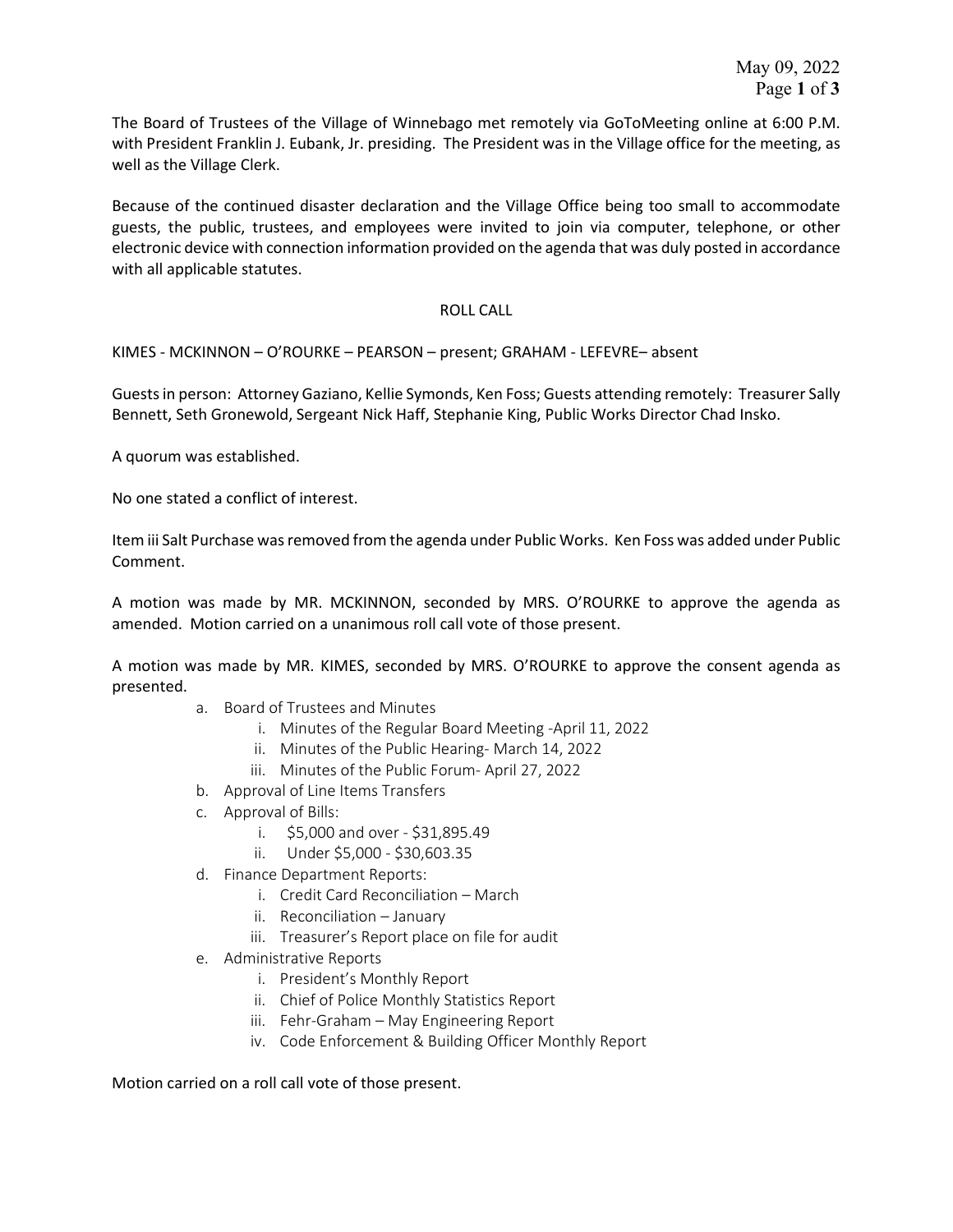May 09, 2022 Page **2** of **3**

## **PUBLIC COMMENT**

Ken Foss operates a coffee truck in two communities, Stillman Valley and Davis Junction, in Ogle County. He has twelve items on his menu and operates seven months out of the year. He operates his truck as a drive thru. He is a sole proprietor and licensed by the Ogle County Health Department. If he is allowed to come to Winnebago, he would be licensed by Winnebago County Health Department. He provided a certificate of insurance. The President stated the Board would try by the June meeting to have a response to his request to operate in the Village.

## **COMMITTEE DEPARTMENT REPORTS/REQUEST**

- a. PUBLIC WORKS
	- i. Based on Committee recommendation a motion was made by MR. MCKINNON to have the water towers washed both the interior and exterior at a cost not to exceed \$30,000 from account 51-44-542. Motion carried on a unanimous roll call vote of those present.
	- ii. Based on Committee recommendation a motion was made by MR. MCKINNON to recommend Board approval adopting a permit for driveway and sidewalk replacement, adopt a permit fee, adopt a policy for village financial participation in sidewalk replacement and authorize the village attorney to draft an updated ordinance. Motion carried on a unanimous roll call vote of those present.
- b. COMMUNITY & ECONOMIC DEVELOPMENT COMMITTEE/PLANNING & ZONING/4TH OF JULY EVENTS
- c. POLICE COMMITTEE
	- i. The draft of the Police Committee meeting minutes for April 28, 2022 was in the packet.
	- ii. Kudos to Sergeant Haff on his academic Achievement.
	- iii. Officer Matthew Lane has successfully completed his one-year probation and will receive his fifty-cent raise.
- d. FINANCE COMMITTEE
	- i. A motion was made by MRS. O'ROURKE based on committee recommendation to adopt Resolution 2022-12R RESOLUTION AUTHORIZING THE VILLAGE PRESIDENT TO SIGN THE BANKING SERVICES AGREEMENT WITH FIRST NATIONAL BANK AND TRUST COMPANY. Motion carried on a unanimous roll call vote of those present.
	- ii. Grant updated form remains open.
	- iii. There will need to be a Supplemental Appropriation Ordinance. There will be an Admin Meeting May 27, at 3:30 p.m. to discuss the need for two additional Administrative Assistants. Other departments should look at additional costs that would need to be included in the ordinance. Information needs to be provided to Finance for their meeting on May 17, 2022 to prepare the ordinance. Mrs. Bennett will draft the ordinance, Attorney Gaziano will review it and it will be published in the June 2, 2022 Gazette.
- e. ADMINISTRATION TEAM/CLERK
- f. LIQUOR COMMISSION
- g. VILLAGE OF ATTORNEY